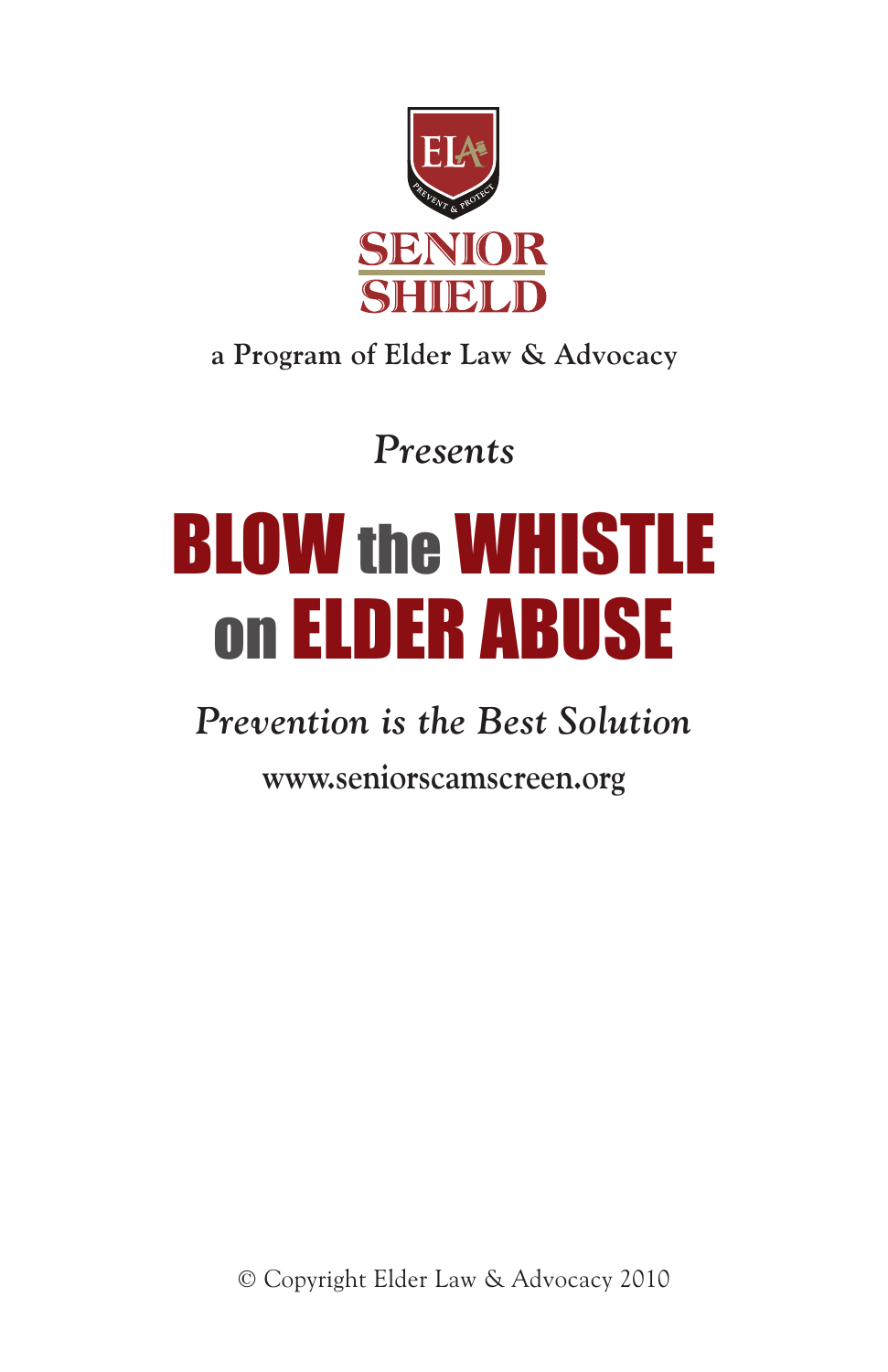#### PRODUCED BY **Elder Law & Advocacy**

*With special thanks to the Gary and Mary West Foundation for its commitment to the prevention of financial elder abuse.*

> Program Funding **Gary & Mary West Foundation**

> > Booklet Funding



and

**San Diego County Board of Supervisors Supervisor Bill Horn**

> Cover & Booklet Design **Victoria Vinton www.CoyotePressGraphics.com**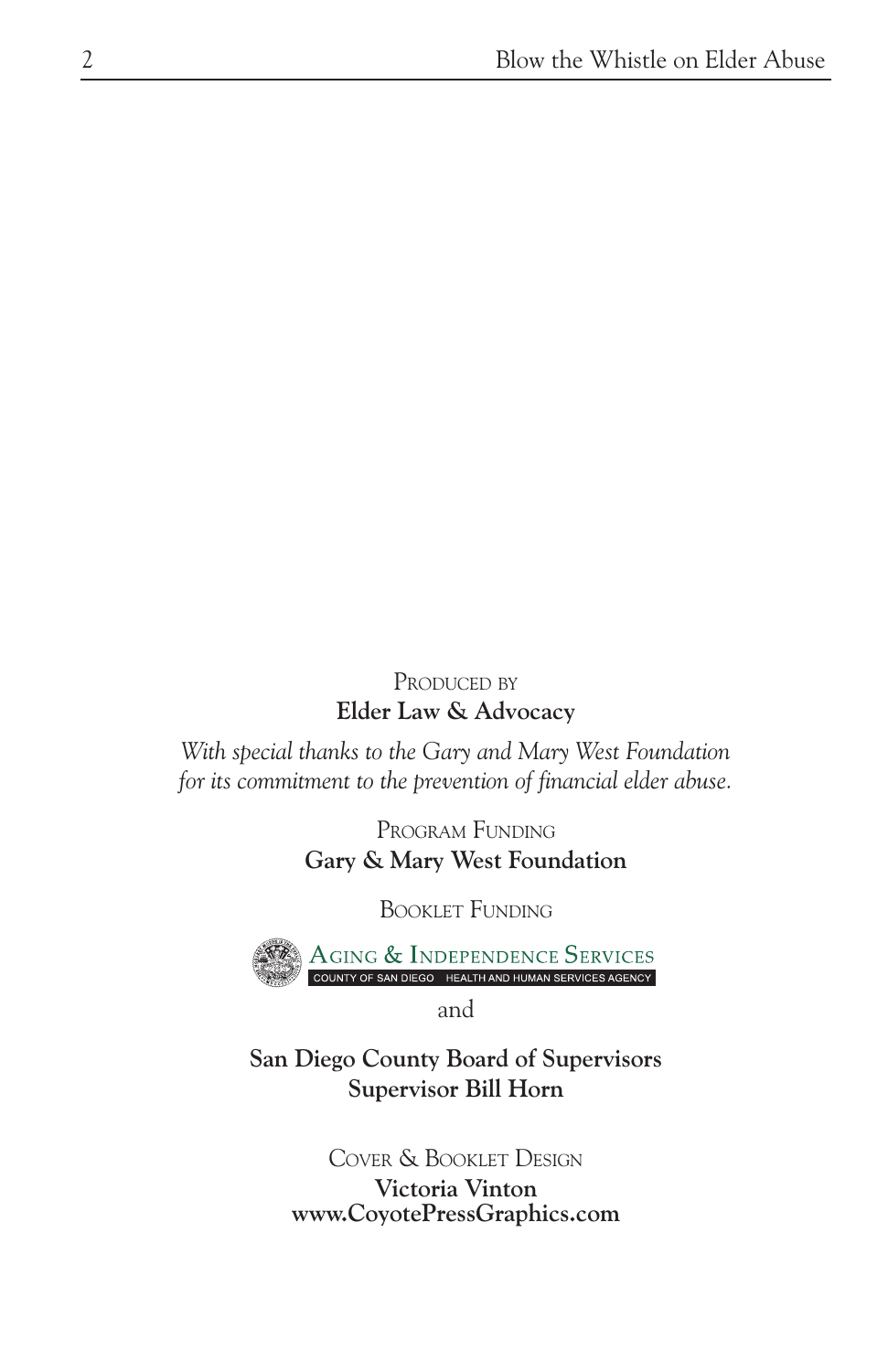## **II Seniors are Most Vulnerable**

Solven iors are one of the groups most vulnerable to being scammed.<br>
Many seniors have a large nest egg to get them through their non-<br>
working years and possibly, to leave some assets for their loved ones<br>
when they are s Many seniors have a large nest egg to get them through their nonworking years and possibly, to leave some assets for their loved ones when they are gone. They are also more likely than younger people to have excellent credit scores. Scammers know this and therefore specifically target seniors. They are also drawn to seniors as targets because they tend to be more trusting and many are isolated, making it difficult for the senior to consult with anyone before acting on an offer.

Seniors are most vulnerable to scammers because of their isolation. This can be due to medical issues, lack of close family or loss of social networks. When seniors feel isolated, they will reach out to anyone who offers to listen and give them the human connection they seek. Scammers know this and will put time and effort into building a rapport with a lonely senior. They work to convince them that they are their friend and that they can be trusted.

People born in the "Baby Boom" generation and those generations prior were raised to be trusting. Their parents taught that people are generally good, and that a person's word was his honor. They also believed that a handshake and verbal agreement were just as good as a written contract. Unfortunately, today's world is more complicated than that. Scammers know that people of these generations are more trusting and use that to their advantage. Con artists excel at winning trust by playing on the ideals seniors were taught to look for in a trustworthy individual.



•loneliness creates a willingness to listen to a sales pitch or read emails or other offers.



#### **Trust Issues**

Many seniors were taught to be trusting – your word is your honor. Con artists excel at winning over trust.